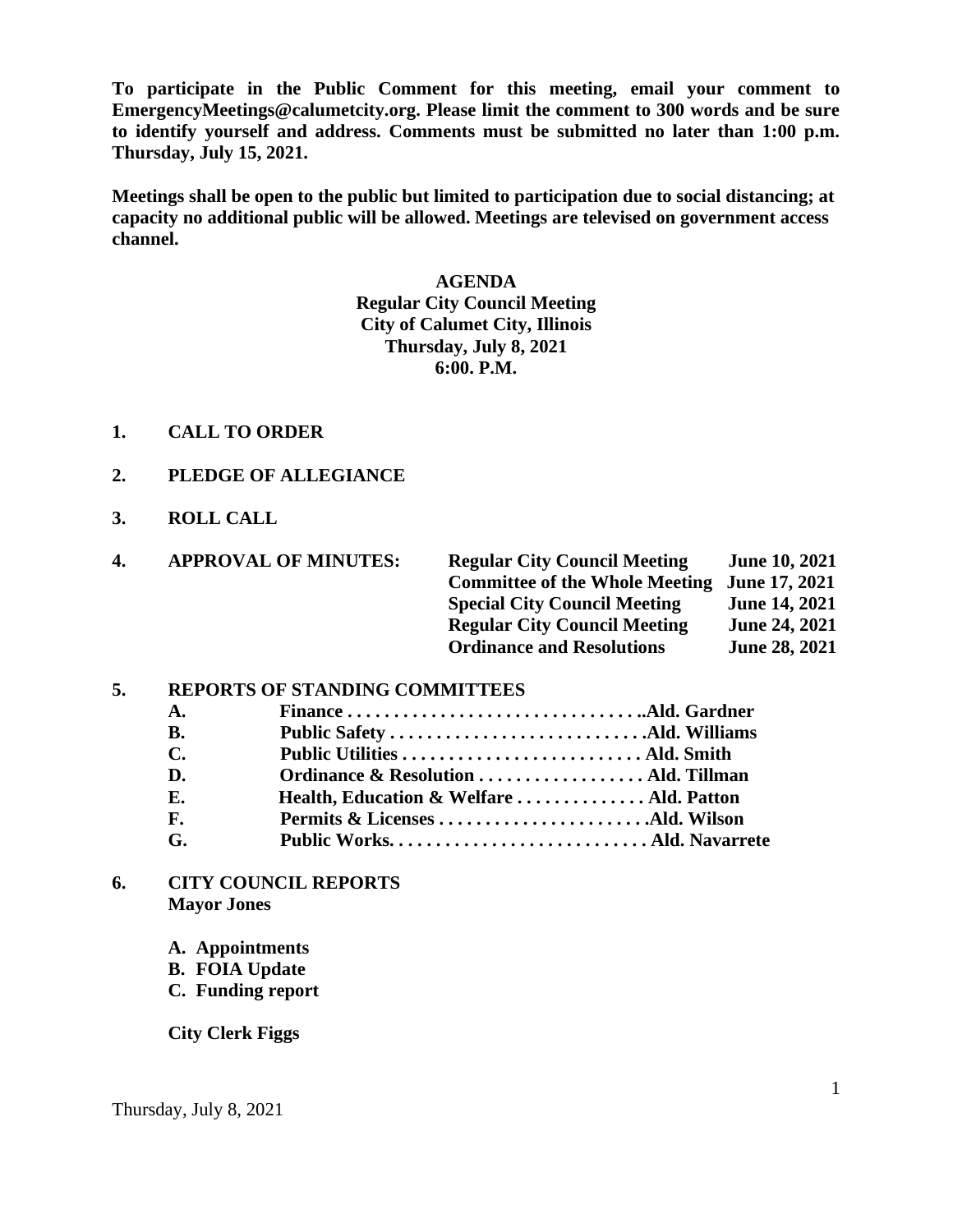**City Treasurer Tarka**

**Alderman Navarrete**

**Alderman Wilson**

**Alderman Tillman**

**Alderman Williams**

**Alderman Gardner**

**Alderman Patton**

**Alderman Smith**

## **7. INFORMATIONAL ITEMS TO BE ACCEPTED AND PLACED ON FILE**

- **A. Letter from Cook County for assistance program with unpaid water bills.**
- **B. Letter from Sonia Allande thanking the Mayor's office along with Public Works Director Velasquez and Public Works employees Mike and Josh for their excellent work in cutting vacant property**
- **C. Letter and notice from Director Sheryl Tillman recognizing the retirement of Al Garcia and Reuben Rodriguez on their retirement from the Building Department.**
- **D. Notice of Accounts Receivable Report as of 6/22/2021.**
- **E. Notice of Airy's, Inc. Bid Withdrawal on June 16, 2021.**

## **8. NEW BUSINESS**

- **A. Various Action Items - consideration of and possible action:** 
	- **1. Motion to place temporary speed bumps on cross streets and not in front of Resident's personal property in Bensley; further direct Public Works to erect warning signs at the location.**
	- **2. Motion to approve the temporary placement of speed bumps at 1400 block of freeland; further direct Public Works to erect warning signs at the location.**
	- **3. Approve Back to School BBQ Event in the Parking Lot of the Children's Home Center with amplified music on July 9, 2021 from 11:00am-6:300pm.; Public Works to provide horseshoes, picnic tables, and garbage cans.**

Thursday, July 8, 2021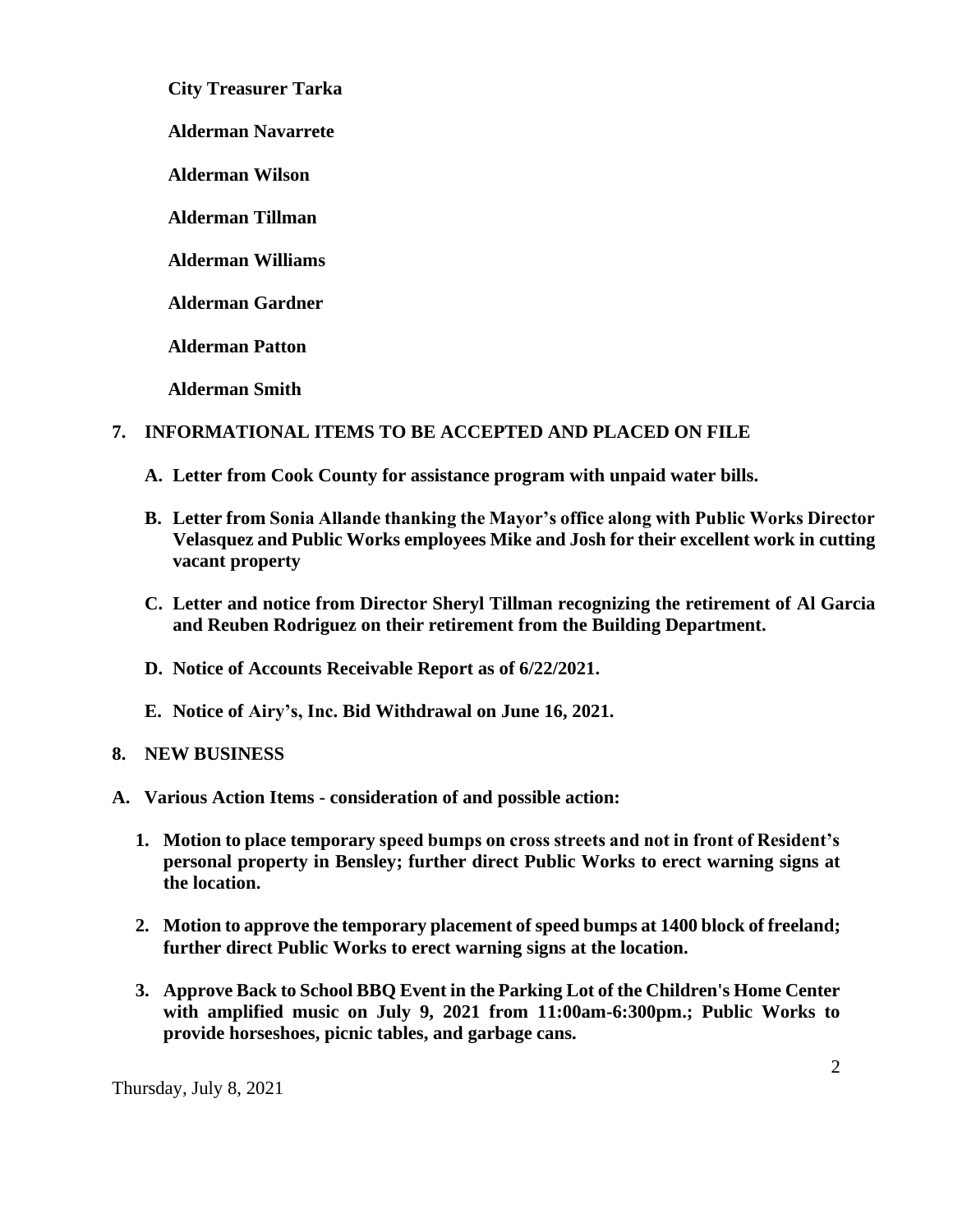- **4. Motion to approve the donation of an out of service vehicle (2003 Ford Expedition Vin# 1FMPU16L73LA67428) to South Suburban College School District 510 & authorize the Clerk to Release title and remove from the Calumet City Insurance.**
- **5. Motion to amend Redevelopment Agreement by and between the City of Calumet City and Backyard Fresh Farms, Inc; further authorize to amend the Illinois Commercial Lease Agreement for 1717 South West Road and to direct the Mayor to execute the documents.**
- **6. Motion to place a "Resident only" parking sign at 536 exchange; further direct the Public Works department to erect the sign at 536 Exchange.**

### **B. BUILDING PERMITS**

#### **NEW FENCE CONSTRUCTION**

| 1. 630 Douglas Avenue   | 1st Ward             |
|-------------------------|----------------------|
| 2. 592 Merrill Avenue   | 4 <sup>th</sup> Ward |
| 3. 206-156 Place        | 5 <sup>th</sup> Ward |
| 4. 261 Cornell Avenue   | 3rd Ward             |
| 5. 913 Wentworth Avenue | 5 <sup>th</sup> Ward |
| 6. 713 May Street       | 1 <sup>st</sup> Ward |

## **C. RESOLUTIONS AND ORDINANCES:**

- **1. An resolution expressing the City of Calumet City's gratitude and recognition of officer Adam Zieminski for his dedication to the residents.**
- **2. An Ordinance authorizing the sale of vehicle or vehicles owned by the City of Calumet City and authorize the donation of said vehicle to South Suburban College.**
- **3. An ordinance making appropriations for All Corporate Purposes of the City of Calumet City for the Fiscal Year commencing May 1, 2021 to April 30, 2022.**
- **4. An ordinance amending certain provisions of Chapter 46 of the Municipal Code of Calumet City, Cook County, Illinois governing Lateral Transfers of Police Officers.**
- **5. An ordinance amending certain provisions of Chapter 14 of the Municipal Code of Calumet City, Cook County, Illinois governing Fences.**
- **6. An ordinance annexing certain property owned by Ameri Realty, Inc. into the corporate boundaries of the City of Calumet City and direct the Mayor to execute said listed annexation agreement**

Thursday, July 8, 2021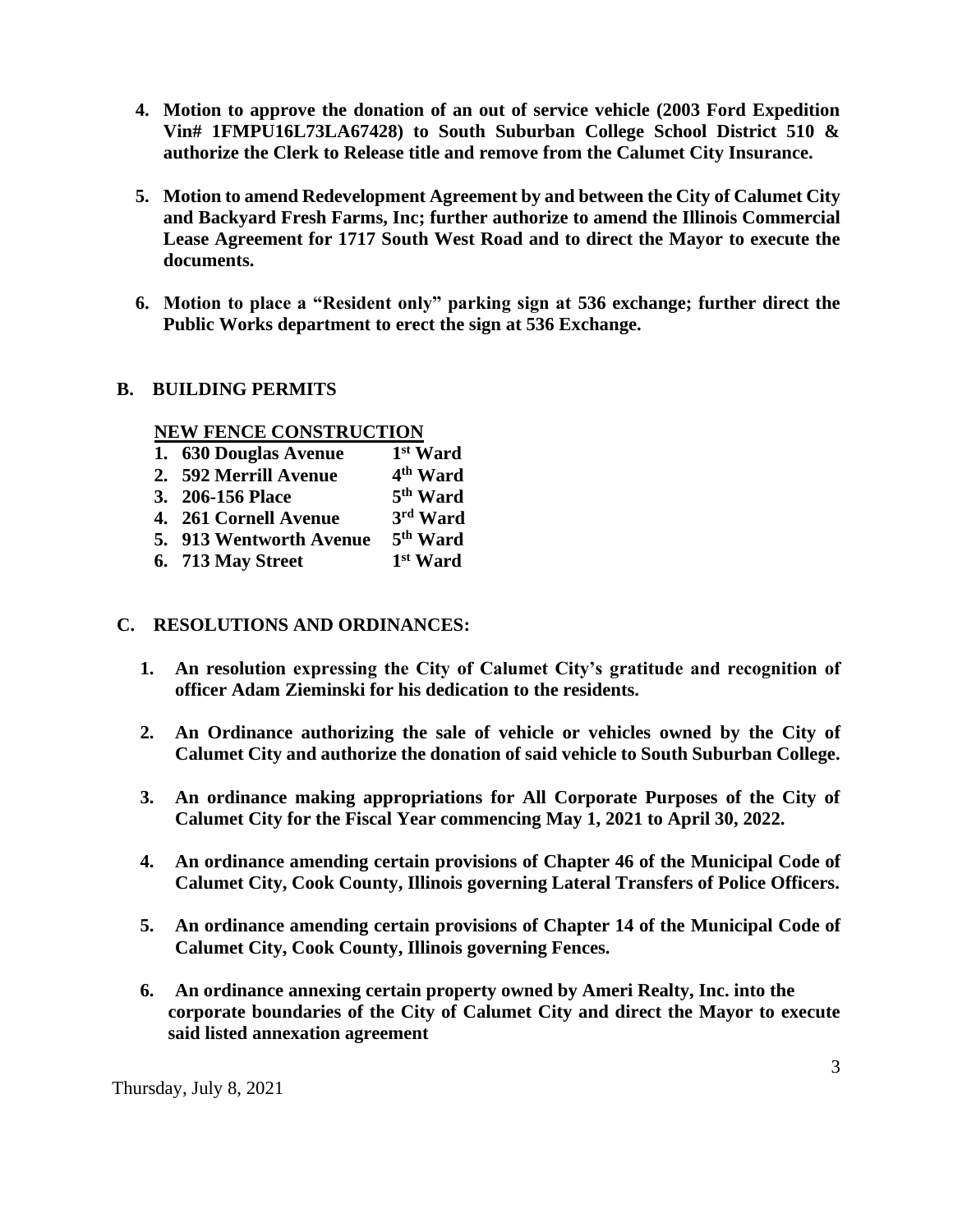#### **D. FINANCIAL MATTERS**

- **1. Make a motion to approve and direct the City Treasurer to remit payment to River Oaks L&E Automotive Inc. in the amount of \$8,439.63 payable from account #01069-54115.**
- **2. Make a motion to approve Payment to CDS Office Technologies and authorize the treasurer's office to remit payment of \$11,955.00 for Squad Car Printers & Mounts from account #01060-55114.**
- **3. Make a motion to approve the purchases of six Fire Hydrants from Core and Main and direct the City Treasurer to remit payment in the amount of \$23,190.00 from account #03036-53408.**
- **4. Make a motion to approve Payment to River Oaks L&E Automotive for vehicle repairs (A-30) and authorize the treasurer's office to remit payment of \$7,419.21 from account #01060-54152.**
- **5. Make a motion to approve Payment to River Oaks L&E Automotive for vehicle repairs (B-17) and authorize the treasurer's office to remit payment of \$8,467.03 from account #01060-54152.**
- **6. Motion to approve the contract for forensic auditing service contract of Benford and Brown to the amount of \$10,000.00; direct the City Treasurer to remit payment to Benford and Brown from account#01099-52610.**
- **7. Make a motion to approve Payment to River Oaks L&E Automotive for vehicle repairs (G-17) and authorize the treasurer's office to remit payment of \$9,673.32 from account #01060-54152.**
- **8. Make a motion to approve Payment to River Oaks L&E Automotive for vehicle repairs (J-17) and authorize the treasurer's office to remit payment of \$6,743.32 from account #01060-54152.**
- **9. Make a motion to approve a consulting agreement between Sweeping Illinois Central Service (City-Wide Street Cleaning) with a rate of \$11,095.00 per sweep, a basis rate on 150 Curb miles.**
- **10. Motion to direct the City Treasurer to remint payment to IMRF for the IMRF/ERI invoice for member Cindy Horvath (MID: 110-5206) in the amount of \$9,852.15 from account#06107-51180.**